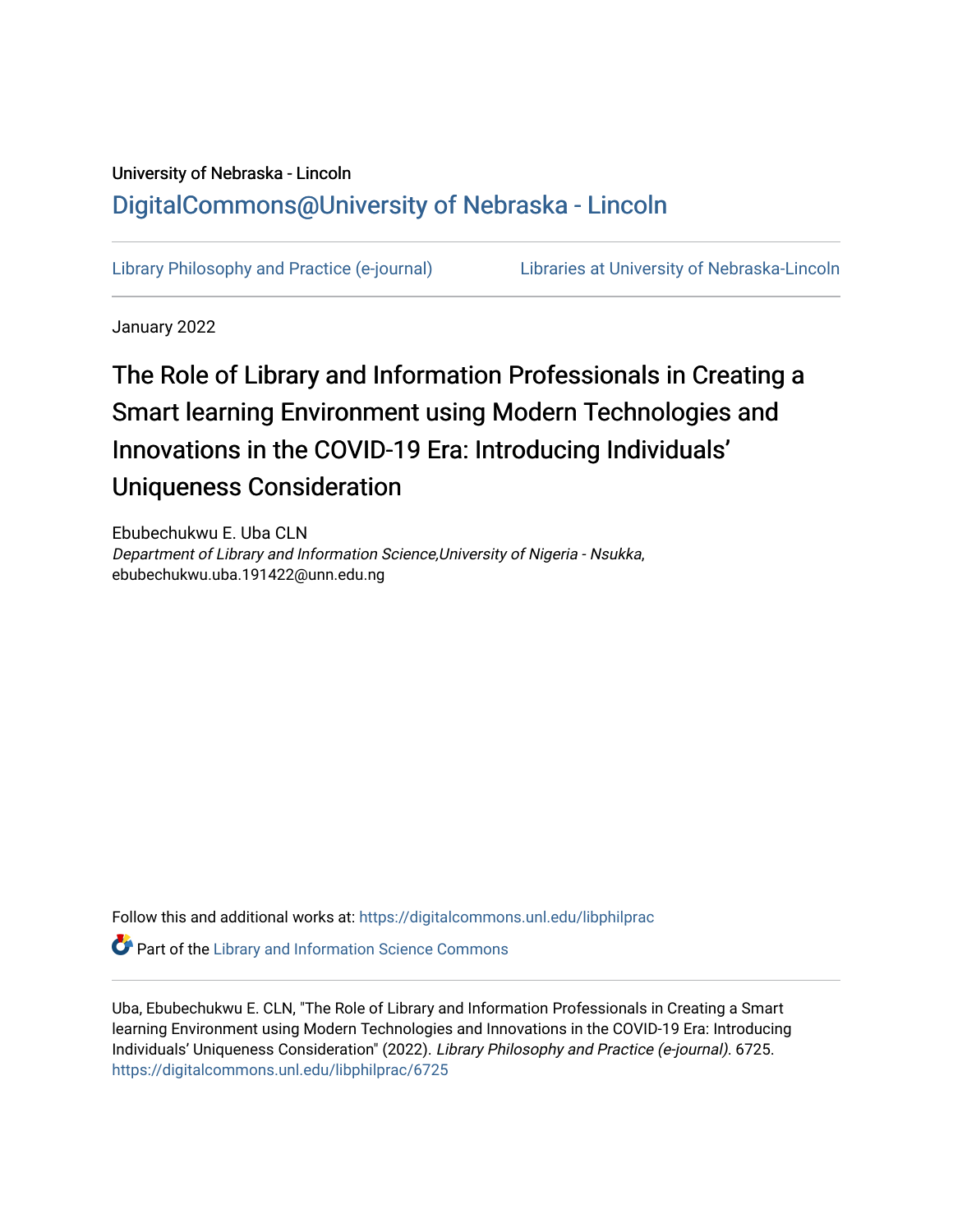### **The Role of Library and Information Professionals in Creating a Smart learning Environment using Modern Technologies and Innovations in the COVID-19 era: Introducing Individuals' Uniqueness Consideration.**

#### **Ebubechukwu E. Uba**

Law librarian, Mike Igbokwe (SAN) & Co.

### **ABSTRACT**

*With the spread of COVID-19 across the globe, a lot changed, diversified, abruptly halted or modified. Different sectors of the different countries were not left out in these changes. Nigeria learning system was also greatly affected and as such learning institutions across the nation had to be shut down till further notice. This begged to answer the question if the Nigeria learning situation has been improved enough to accommodate the technological changes that came with it. There was also the need for Library and Informational Science (LIS) professionals to step in to save the learning situation by creating a smart learning environment for the individuals while considering their uniqueness.*

*The need for learning environments to grow with the technological changes around the globe is on the increase and Nigeria is not left out at all. With the advent of modern technologies on the rise, learning environments have been developed and made flexible and efficient enough for learners to learn effectively in. Learners make use of smart technologies and have access to digital resources through wireless network and to immerse in both personalized and seamless learning. With the exponential technological advances, anything could be instrumented, interconnected, and infused with intelligent design, so is learning and the learning environment.* 

*This study was conceived to examine how the Covid-19 pandemic affected learning and brought about the need for upgrades in learning environments. It considers the roles of LIS professionals in creating a smart learning environment. It seeks to examine the technologies and innovations used in creating a smart learning environment as well as challenges associated with the establishment of a smart learning environment by LIS professionals. Finally, the way forward is proffered on how Nigeria can create this smart learning environment as the onus lies on the LIS professionals in the information society.*

**Keywords**: **Covid-19; Coronavirus; Library and Informational Professionals; Librarians; Smart Learning Environment; Education; Learning Uniqueness; Innovations; Smart Technologies.**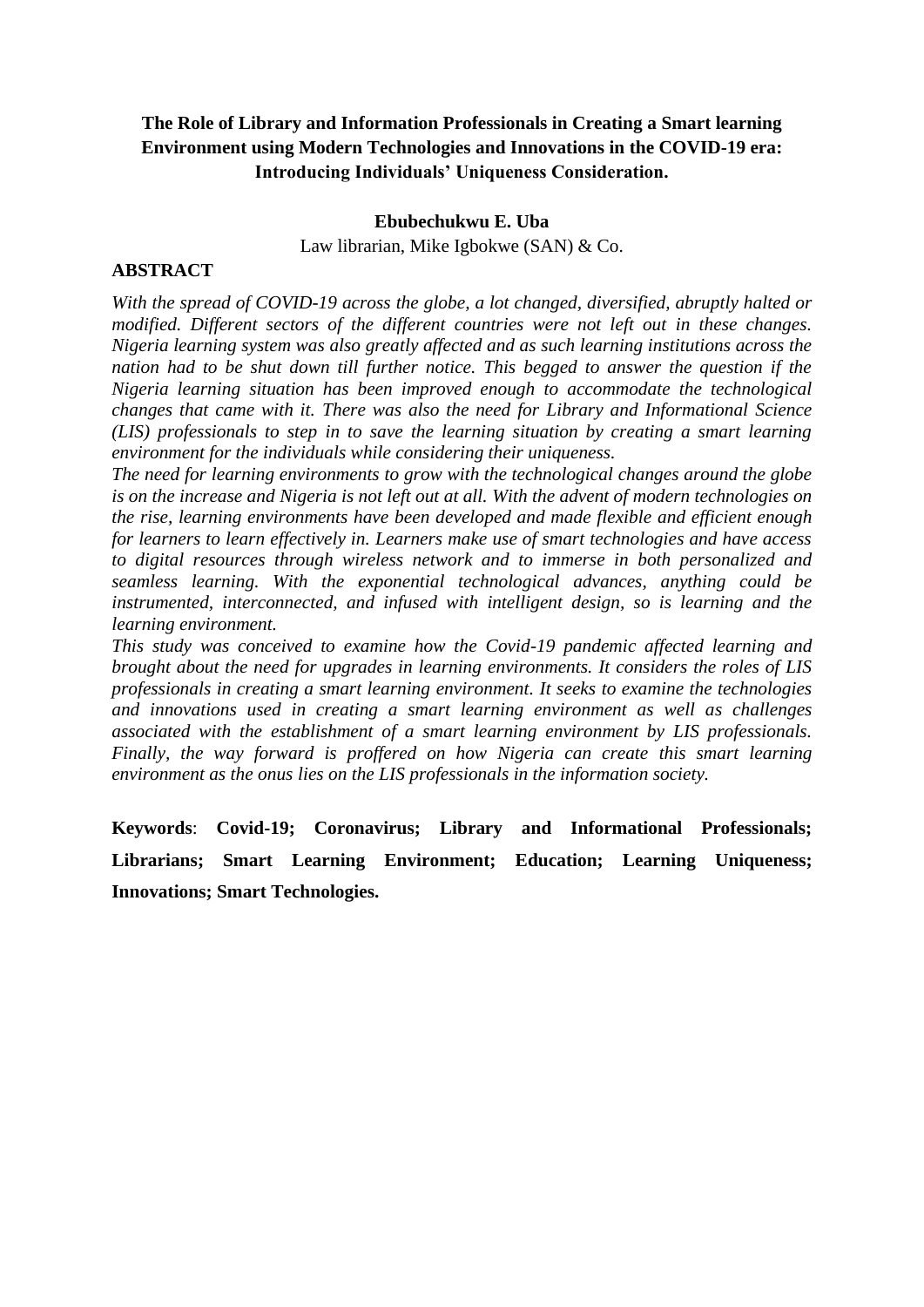#### **1. INTRODUCTION**

The recent outbreak of the corona virus pandemic created as well as revealed the gap in the learning system in Nigeria. Though, the Coronavirus pandemic is novel, but it already has noxious effects on humanity (Edeh, et. al., 2020), it has currently affected education, research, sports, development, worship, social gatherings and meetings, transportation, businesses and politics. At the hub of these adverse effects is the effect on education and learning. The COVID-19 pandemic has created the largest disruption of education systems in history, affecting nearly 1.6 billion learners in more than 190 countries and all continents. Closures of schools and other learning spaces have impacted 94 per cent of the world's student population, up to 99 per cent in low and lower-middle income countries (United Nations, 2020). Nigeria's learning system is not left out from the negative effects that the coronavirus pandemic has brought with it. OECD (2020) made an observation that this crisis has exposed the many inadequacies and inequities in our education systems ranging from access to the broadband and computers needed for online education, and the supportive environments needed to focus on learning, up to the misalignment between resources and needs.

Prior to this time, learning environments in Nigeria refer to the diverse physical locations, contexts, and cultures in which children, students and adults learn. Since learning can take place in different environments outside of the school and classroom setting, the learning environment should be a term accurately used to describe alternatives to classrooms but with limited resources and a more traditional setting. When the Covid-19 struck, it put a halt to physical meetings and as such physical learning was affected.

As soon as this temporary lockdown took effect, the system changed from the normal traditional setting to digital settings. The learning environment, rather than being physical, became virtual. Virtual learning environment was created to continue learning. Hussien (2020) in her article shows evidences that country like China, France or Portugal created measures to meet up with the digital trends relating to virtual learning. In China, for example, the government provided students across all age with computers and digital learning resources. Portugal is seen partnering with different learning institutions to deliver digital worksheets to different learning individuals and providing access to the internet in order to create smart learning environments for them.

Smart learning environments, a concept that describes an improvement on physical environments with modern technologies to provide an increased interaction, efficient and personalized training focuses on virtual learning provided by Library and Information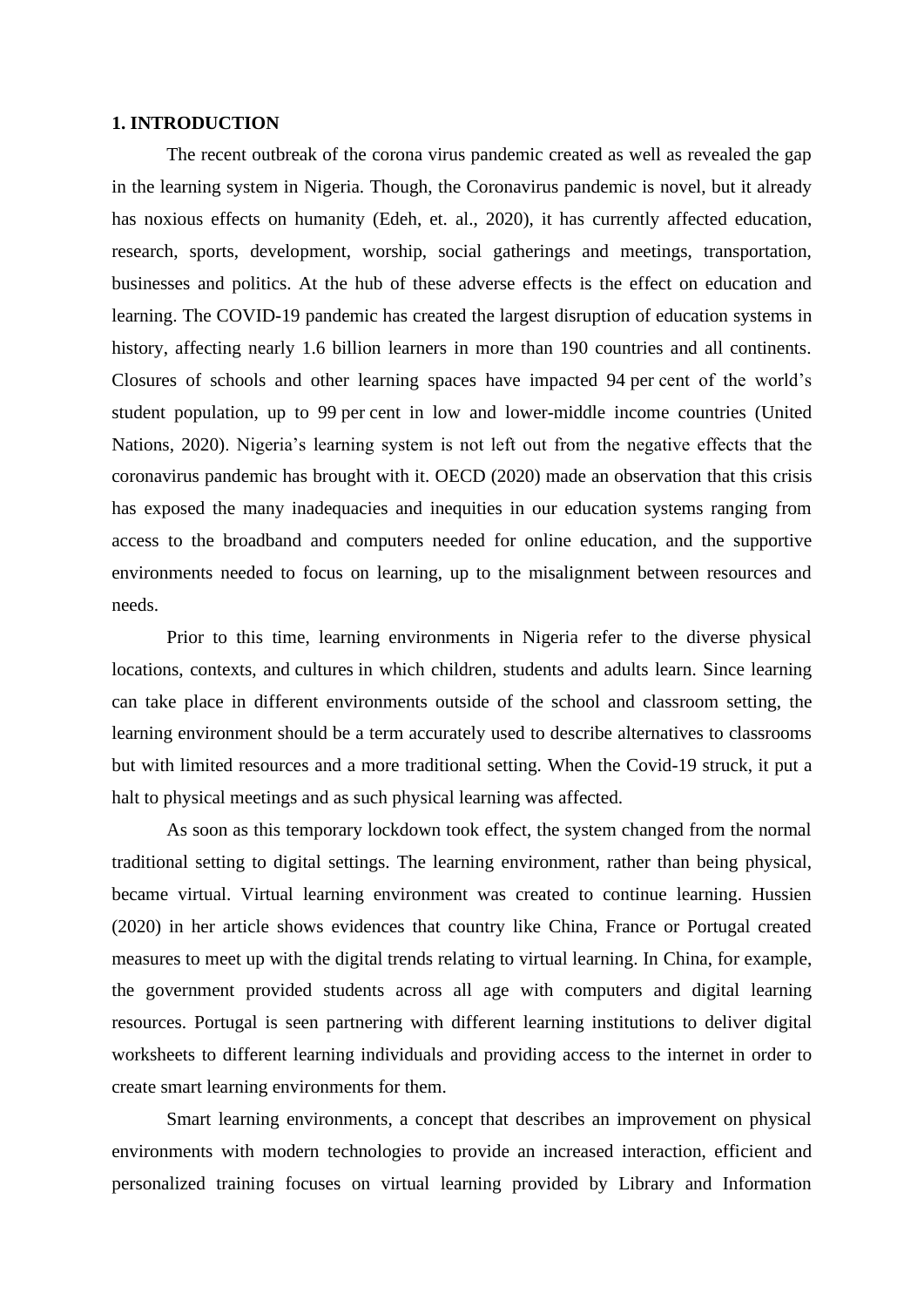Professionals. Away from the traditional methods of learning, such as, physical learning in the classroom, smart learning environments encompass an interactive learning system, technology enhanced system, Web-based learning or mobile learning (Kinchuk, Cheng & Chew, 2016). The library has since being known as the institution of learning and information; but with the hit of the Corona Virus and its adverse effect in Nigeria, it has also been affected.

The librarians and the information scientists have roles away from the traditional means of providing learning and education to provide a learning environment that considers all or most uniqueness of individuals. Depending on the library type, individuals in the information community no matter the age, learning disability, talent or environmental upbringing should be considered when creating a smart learning environment. With the advent of new and modern technologies, the continuous existence of the library and learning environments in Nigeria has been questioned. Researches over time have revealed that the library and information science professionals have since known their place in the digital information and knowledge society and have since been taking up their positions (Schöpfel, 2018). Creating a smart learning environment in Nigeria has been a major challenge for information professionals.

The factors that have overtime posed a threat to the establishment of smart learning environments in Nigeria include funding, unavailability of modern technologies, and lack of expertise to implement the technologies. Nagel (2013) posits that a major challenge of establishing a smart learning environment is resistance to change. According to him, teachers and learning instructors often see technological experimentation as outside the scope of their job descriptions.

Preliminary observation and extant literature review shows that prior to the outbreak of the Covid-19 pandemic, Nigeria had not been ready for the modifications of the physical learning environments to smart learning environments and as such this has in one way or the other hindered the learning process for both the individuals, information professionals and the learning instructors.

This study aims to examine these challenges the Covid-19 pandemic has brought on the learning system in Nigeria and how the Library and Information professionals can step in to tackle them in order to bring about a smart learning environment to suit the individuals' uniqueness.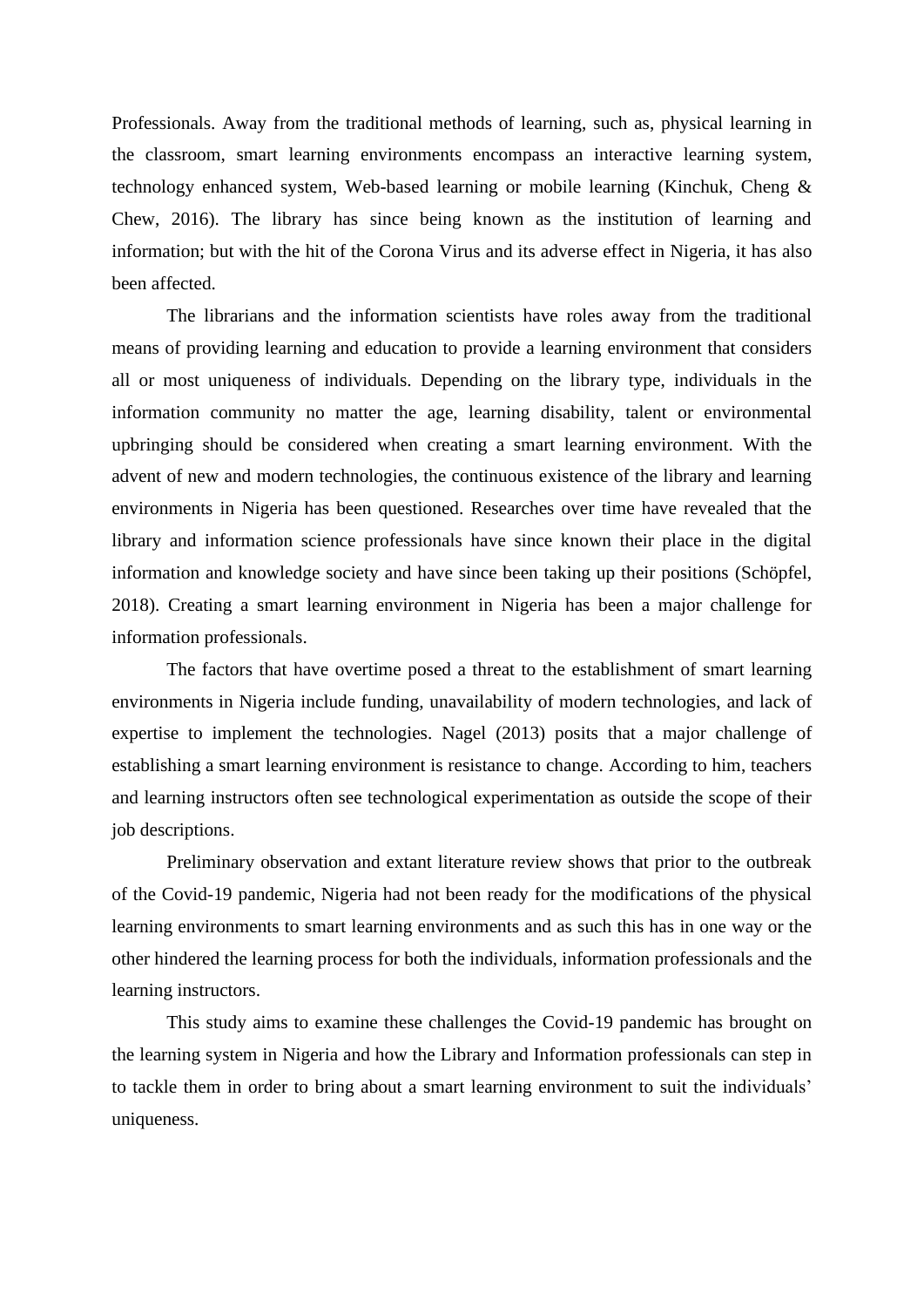### **2. CONCEPTUAL FRAMEWORK SMART LEARNING ENVIRONMENT**

Prior to the advent of the use of technologies to learn, learning was mostly done in the classrooms using white chalkboards. Technology was later introduced in the form of marker board. Classrooms in Nigeria saw this development as very exciting and an improvement in Nigeria's learning. This was later developed to interactive boards. Learning instructors and teachers could now make use of projectors and computers to teach. Students and adults started making use of mobile phones to study and get answers to their information queries.

The term "Smart" is used here to describe both learning and the environment the learning takes place in. When it comes to learning, Spector (2016) opines that the learner, learning instructor and the instructional system should be put in consideration when defining this key term. Schöpfel (2018) says the central focus is on information. The construction of learning environment is the foundation to reform teaching and learning. Making learning experience smart has always been the focus of researchers in the information, computer and education fields.

Smart learning environments, therefore, are Internet of Things (IoT) -based learning solutions, which are seamlessly integrated into our working and learning environment. Smart learning environments are therefore physical environments enriched with context-aware digital devices to improve and accelerate learning. Advances in technology in recent years have changed the learning behaviours of learners and reshaped teaching methods (Kinshuk, Cheng &Chew, 2016). They are regarded as the technology-supported learning environments that make adaptations and provide appropriate support through guidance, feedback, hints or tools in the right places and at the right time based on individual learners' needs, which might be determined through analyzing their learning behaviours, performance and the online and real-world contexts in which they are situated (Hwang, 2014). Boulanger et al. (2015) indicated that smart learning environments involve context awareness that can combine a physical classroom with many virtual learning environments.

Due to the advancement in technology, Spector (2016) categorized the characteristics of a smart learning environment based on human intelligence that might transfer to technologies and learning environments to include knowledge, task support, learners' sensitive, context sensitive, reflection and feedback. He asserts that a smart learning environment gives the learner access to information and also has the ability to add or modify that information. It has the ability to perform a task or provide a learner with tools and information needed to perform a task; maintains and makes use of a profile of the learner so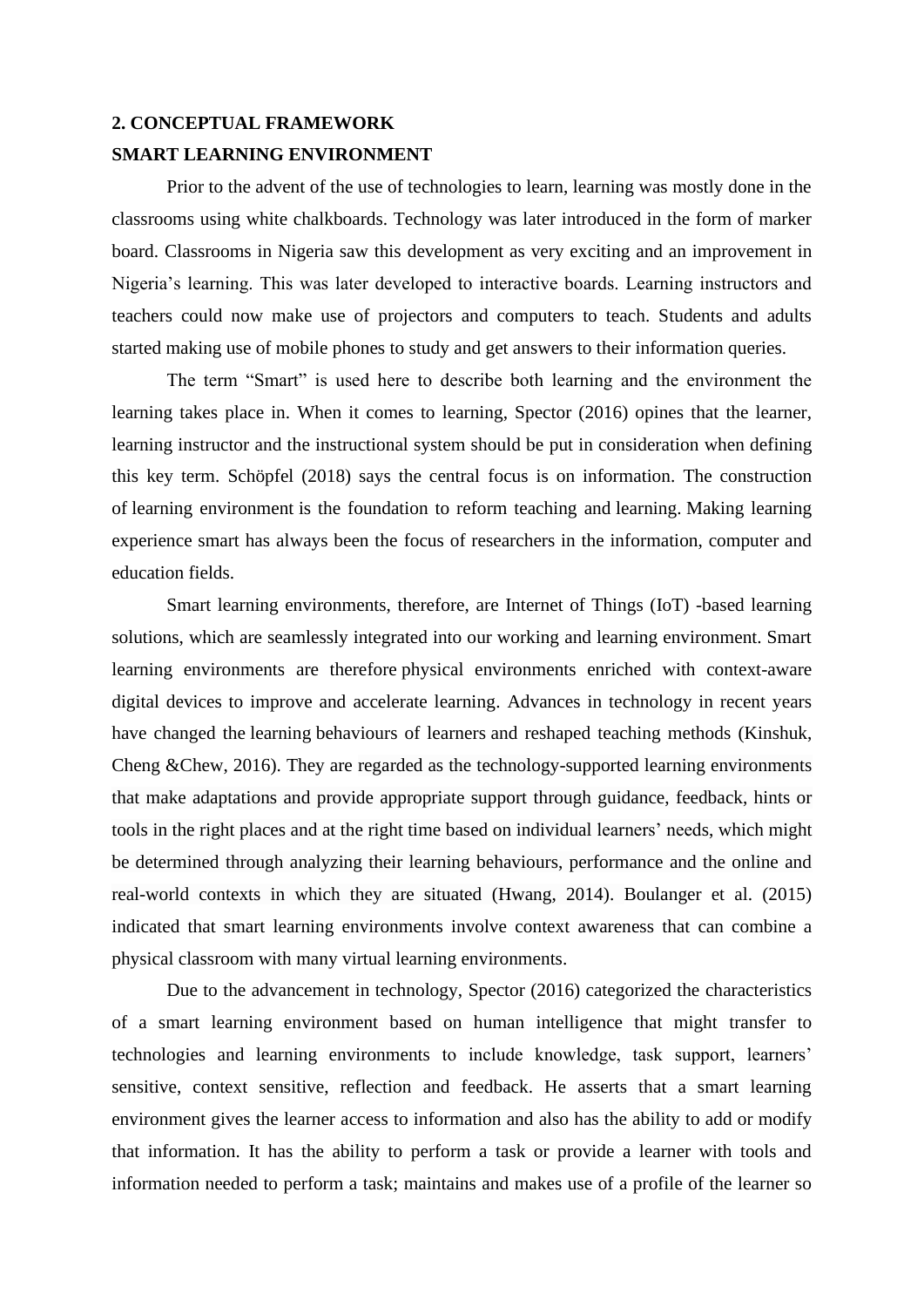as to provide appropriate support and knowledge; the ability to recognize specific situations, including those situations in which a learner might be in need of assistance and the ability to critique a solution or performance and/or provide meaningful and timely feedback to a learner based on the learner's progress and profile and the learning task at hand.

Smart learning environment does not eliminate the necessary learning process. Hwang (2014) is of the opinion that learning in a smart learning environment does not imply that students have only a limited amount of leisure time; that is, no particular learning schedule is used to replace their leisure activities but it aims to help students gain knowledge even when they are doing leisure activities. It plays the role of a wise friend who seeks opportunities to advise learners in their daily life by taking their needs and preferences into account. The idea of a smart learning environment is to create a forum where technology assists the learning process; it is not there to make things harder, but to enhance the learning experience.

Simply put, smart learning environments are the modifications on learning with the use of modern technologies and digital resources away from the traditional physical learning environment. They are learning situations enabled by smart technologies, human and artificial intelligence modified or developed to suit learners' status at any given point in time.

### **SMART LEARNING TECHNOLOGIES**

Amongst the sectors affected by the changes brought by the Covid-19 pandemic is the education and information sector. Physical meetings seized and as such most educational and learning centres had to close down. A lot of activities and events had to be postponed, while some were adapted to suit the new trends. The situation birthed virtual and smart services. One never stops learning, so new ways had to be birthed to continue learning. The use of technology and artificial intelligence of various sorts were birthed.

As a new educational paradigm, smart learning bases its foundations on smart devices and intelligent technologies. Kinshuk (2016) asserts that smart learning environments go beyond simple application of technology. They enable the fusion of technology and pedagogy to create an ecosystem that involves active participation of teachers, parents and others in the learners' learning process. They also provide real-time and ongoing evidence of changes in knowledge, instilling skills which are seamlessly transferred to learners as they move from one learning context to another.

Technologies should not support learning by attempting to instruct the learners, but rather should be used as knowledge construction tools that learners learn with, not from. Spector (2016) asserts that the two devices commonly referred to as smart technologies when it comes to learning are the smartphone and the interactive whiteboard. Smart learning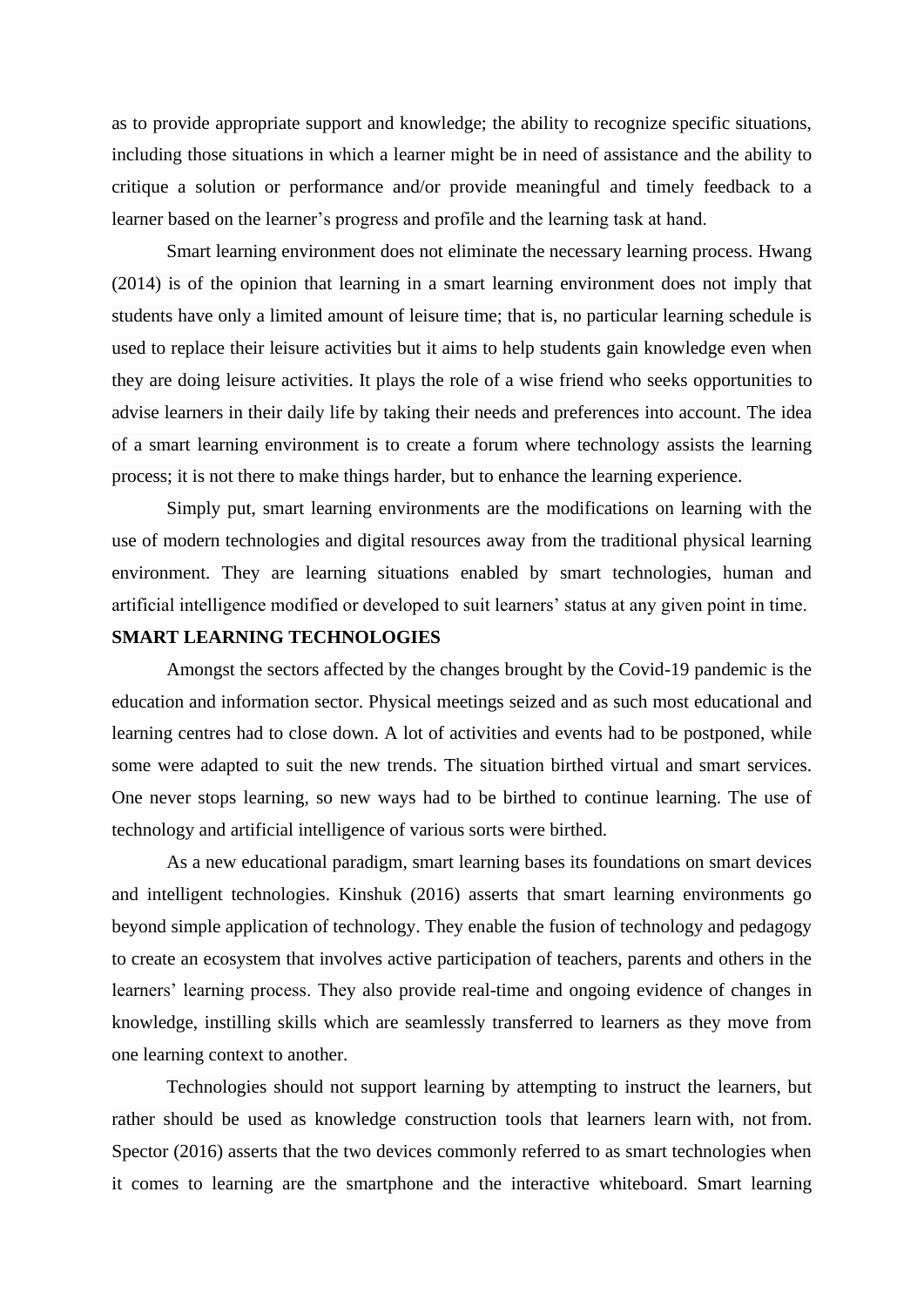technology can support learners in both real and virtual environments (Kinshuk, 2016). He is of the view that there are thousands of technologies that have been implemented into smart learning that enable learning opportunities and instructional interventions that have been very difficult, if not impossible, in traditional settings.

- 1. Flipped Classroom: Kinshuk et. al, (2016) describes the concept of flipped classroom as one to have emerged in recent times out of the need to enhance learning and teaching qualities. It works in such a way as to flip the traditional physical learning environment and to create in such a way that the learner takes a very important role in the learning process and outcomes. The flipped classroom approach enables learning instructor to provide learners with different learning opportunities. Cheng (2015) states the benefits of the flipped classroom to include a shift in the traditional learning means to a student centered blended learning environment; it also allows information professionals and learning instructors to deliver the course content in a more interactive manner, along with interactive learning activities both inside and outside of the physical classroom. They include both formal and informal learning approaches, enriched with interesting and interactive learning activities to increase learners' engagement in the course and enhance their learning process.
- 2. Massive Open Online Course (MOOC): Chew et al. (2015) describes the concept of Massive Open Online Course (MOOC) as a technology that enables learners attend online courses anytime and anywhere. They are designed to provide learners with free access to open education and the courses are capable of having intakes of vast number of participants through the Internet. This implies that everyone from across the globe can pursue more knowledge with no limitation on the number of student intake and enrolment period. MOOCs encourage flexibility with the usage at the learners; time and pace to suit their own schedule. MOOCs enable self-directed learning where learners can achieve their own learning needs and goals (Paquette et al., 2015) by applying appropriate personal learning strategies. MOOCs are typically equipped with interactive video lectures and learning activities to engage learners in the learning process. Both asynchronous learning and synchronous learning modes are possible with MOOCs, allowing and increasing the interaction among the learners and between the learners and the instructors to facilitate better learner experience.
- 3. Augmented Reality and Virtual Reality: Augmented reality (AR) is defined as a live direct or indirect view of a physical, real world environment whose elements are supplemented by computer generated sensory input (Kinchuk et. al. 2016). Virtual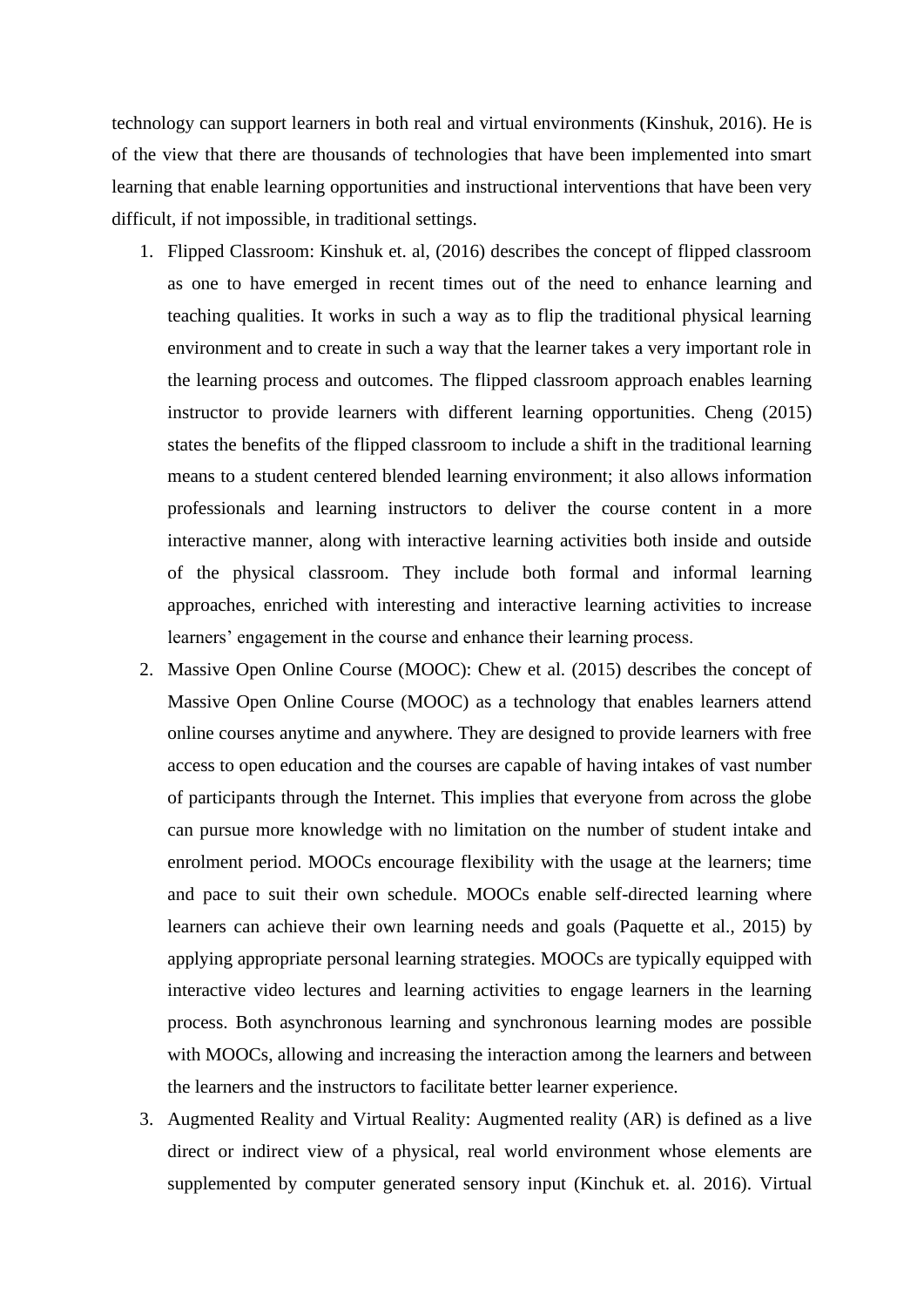reality (VR), on the other hand, is a simulated real-world environment that is created to enable users to believe that the environment is real. Both realities can be used for education by simulating a real environment during the instruction process, thereby, providing learners with a better understanding and visualization of the subject matter. With the pervasive growth of the Internet of Things and wireless sensor networks, plus the wide accessibility of wearable devices, augmented or virtual technologies can be used to convert our physical contexts into 3D immersive learning environments that seamlessly integrate physical and digital worlds. A whole new learning experience with authentic, situated and timely response features is emerging. This obviously brings with it a great challenge of constructing a broad range of learning scenarios to be used in these virtual learning environments.

4. Gesture-Based Learning: Gesture-based learning makes use of gesture-based technologies in the learning process. It allows learners to engage in a virtual environment by interacting with computers primarily using their body motions and movements. Gesture-based technologies consist of various sensors (Hung et al. 2014), such as gravity sensor, infrared sensor and structured-light 3D sensor, body actions and movements, voice recognition, and action acceleration and direction changes.

Full context awareness in a smart learning environment is provided by combining smart learning environments with holistic Internet of Things (IOT) and ubiquitous sensing devices like wearable technologies such as smart watches, brainwave detection, and emotion recognition (Li et al. 2015).

Part of the technology needed for the creation and use of smart learning are artificial intelligence and the IoT, which is defined as a bundle of technologies that connects different types of IT ranging from RFID to data analytics and virtual reality. Smart learning environments at a very high level of maturity require a powerful recommender system. In this case, you need lots of data on the learning history of each user if you want to provide learning analytics (Hwang 2014).

With smart learning technologies, learning becomes more interactive. Students can learn more by receiving constant feedback on their work. Interactive learning material promotes a child's interest, passion and creativity. Smart technologies extend current resources used in learning by bringing activities to the learning environment that would have been impossible before making learners now experience a more technical side of what they are studying. With the interactions and ease of use suited according to both learner and the learner's instructors' status, there is increased efficiency. Learning based on IoT does not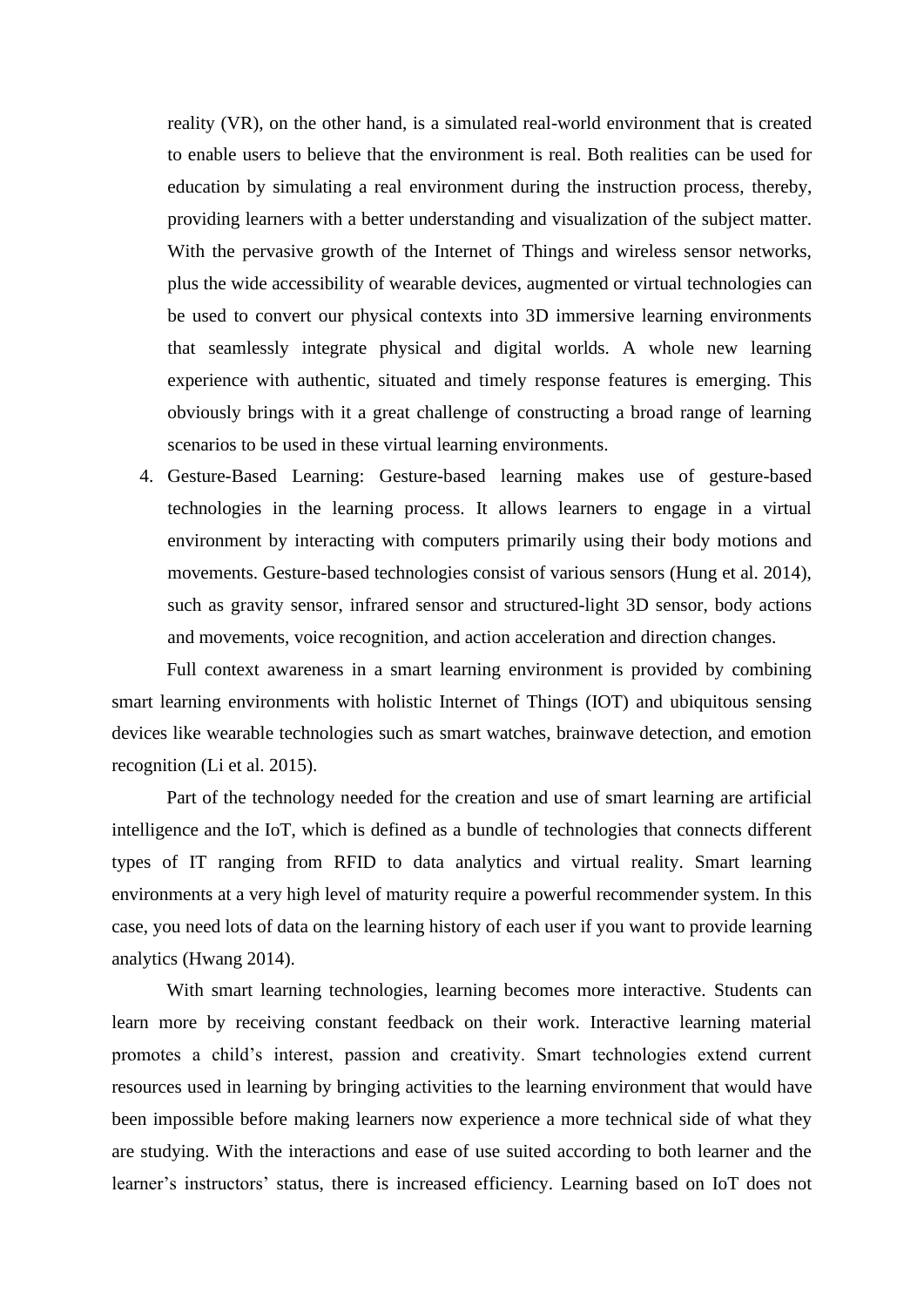necessarily constitute a physical learning environment full of students reading from a book. It fosters learning over the internet through group activities, discussions, webinars and debates. These benefits have all been recently seen since the beginning of the pandemic till now and this trend has come to stay. It can only be improved upon.

### **LEARNING UNIQUENESS OF INDIVIDUALS**

Smart learning environments are expected to facilitate smart learning support that is based on each individual learner's learning profile. While creating a smart learning environment, the learning uniqueness of the individuals is put into consideration. This is because the individuals differ from the other in terms of age, learning habits, understanding capabilities, backgrounds and levels of exposures to the technology used. Recently, owing to the advancement and popularity of mobile, wireless communication and sensing technologies, researchers have attempted to provide personalized learning guidance or support in real-world learning environments.

The role of information professionals in creating this smart environment surpasses just being technically inclined and ICT knowledgeable. They are to consider the individuals age at the point in time. Their age would determine the learning modules, curriculum and contexts of learning. Some uniqueness to consider according to Yang et. al (2013) include learning status and personal factors, such as learning progress, knowledge levels, learning styles, cognitive styles and preferences.

Learners nowadays have multiple sources at their disposal to retrieve learning resources, such as open educational resource repositories, Wikipedia, MOOCs, and even content from TED talks, YouTube, and iTunes U. In smart learning environments, learning is customized and adapted to the individuals information needs. Hwang (2014) says that for the young ones, the smart learning environment should take in their age and unique understanding abilities. Yang (2013) says that an intelligent tutoring system or an adaptive learning system should be developed for supporting students to probe and acquire knowledge based on their unique learning styles.

They also talk about using the right tools and resources in the right context to suit all learners. For the young, this can be done using mind tools. Mindtools are computer systems that engage students in meaningfully and constructively thinking and learning via stimulating or guiding them to interpret, analyze, synthesize and organize knowledge during the learning process. Kinshuk (2016) defines mind tools as computer application program that engage learners in constructive, higher-order critical thinking about the subjects they are studying. He further indicated that several computer applications, such as database systems,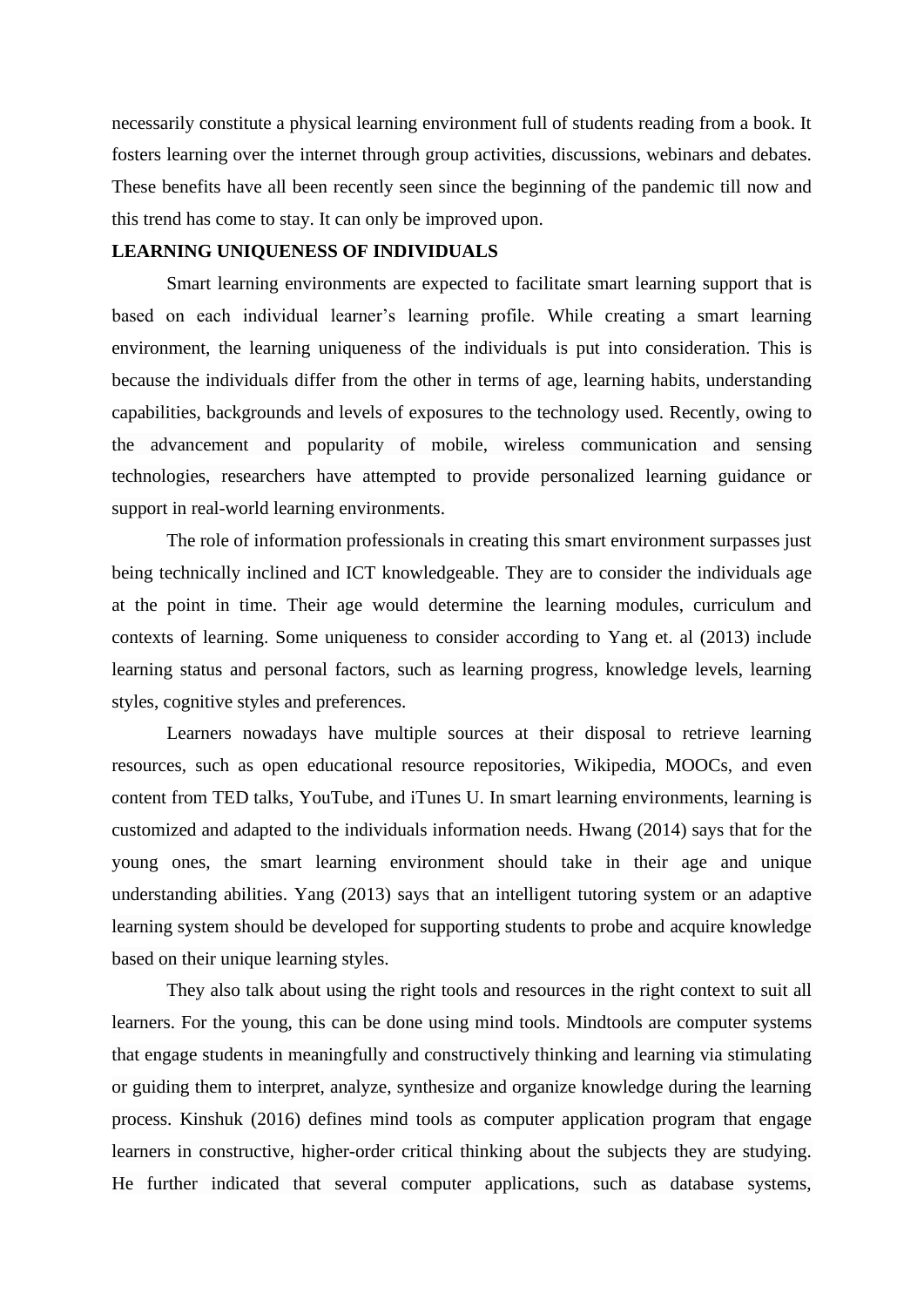spreadsheets, expert systems, semantic nets, video conferencing systems, multimedia and hypermedia authoring tools, programming tools and simulation programs, are potential mind tools if they can be used in proper ways.

Therefore, smart learning environments must be created to suit every age, level of exposure to technology, learning disability levels, understanding level or personal status of the learners. Individual differences nowadays are caused not only by learners' background, competence, gender, personality, cognitive and metacognitive ability and learning progress, but also by the possibility of being able to access different learning resources easily (Kinshuk 2014). Using technologies make both the learning and teaching approach fit to the needs of the learners, and making it possible for the instructor to monitor an individual learner's learning process at a much effective pace. With the smart technologies for learning, the individual learners can be given the opportunity to choose and shape their own learning portfolios and fill such portfolios with actual evidence of learning.

Learners have the opportunity to acquire mastery of different topics with ease, without having to rely on the learning instructor or information professional in a physical environment. This makes learners much more diverse than ever in how they go about achieving their learning objectives. Providing an instructional design that can accommodate the needs of all the learners is a very challenging task. The availability of alternative learning resources is continuing to grow in all subject areas and is forcing traditional schools to reconsider how they support the learning process.

### **3. CHALLENGES ASSOCIATED WITH CREATING SMART LEARNING ENVIRONMENTS IN NIGERIA**

Learning is an avenue in which the lives of individuals are improved through knowledge acquired. One form in which learning takes place generally is education. The technological situation in Nigeria is in a declining state. This has clearly affected the rate of performance in terms of efficiency and effectiveness of the information, education and ICT sector of the country.

1. Funding. Education is an area that touches and cuts across all spheres. Learning never stops and as such funding is needed to put in the needed developments in the area. Governments have been depended on to intervene to fund, direct or regulate the provision of services. There is no guarantee in Nigeria currently to provide equal access to learning, research and education and this is further seen in the unavailability of funds to boost the educational and technological sector of the economy. Funding pose as a big challenge because the cost of maintenance of the technical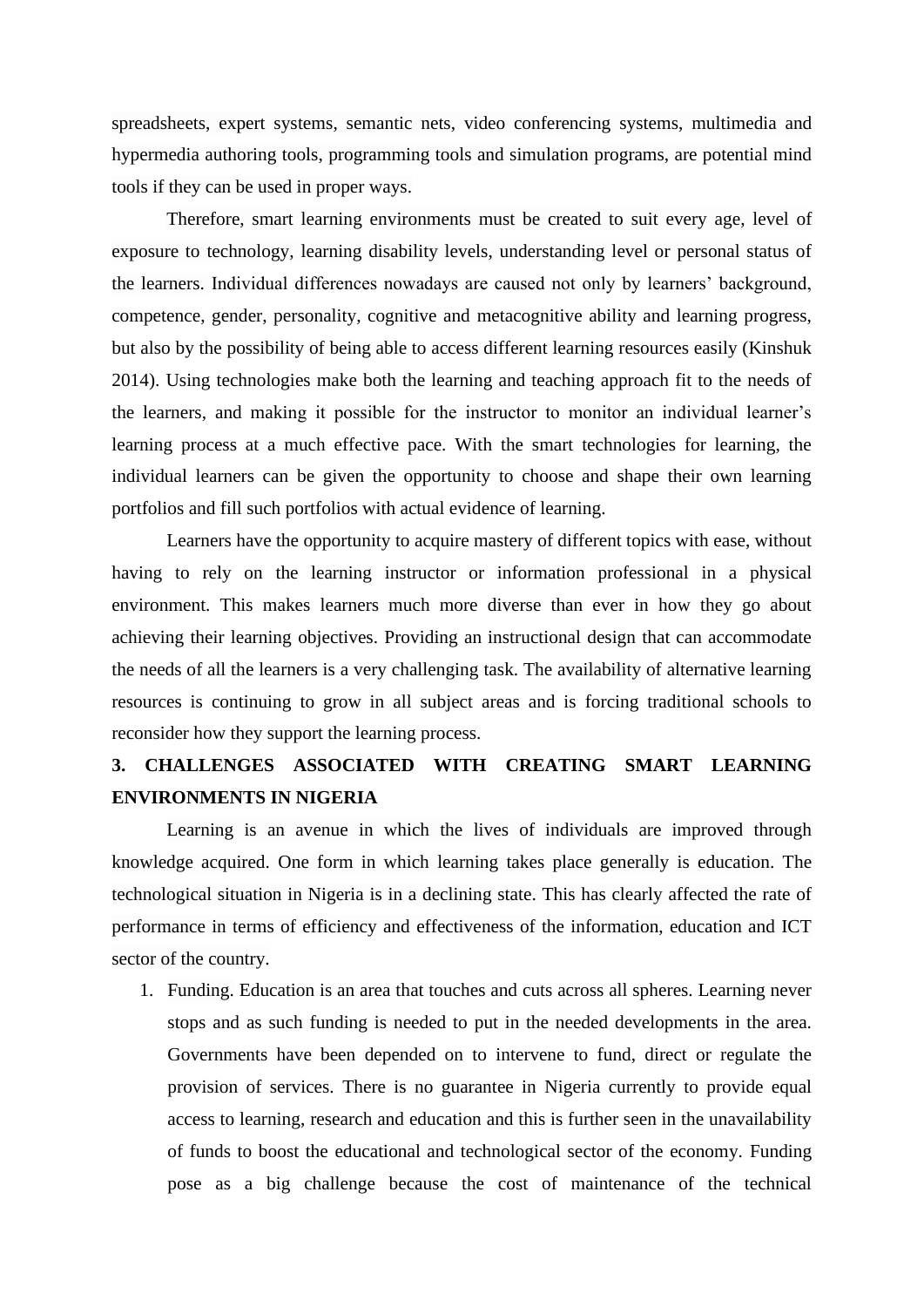infrastructures are on the high side. In Nigeria, the cost of maintenance extends into the cost of power supply as there is low or no power supply in most places in Nigeria. The cost of subscription to the internet services of Telecommunications Company in Nigeria is also high.

- 2. Diversity of Individual Differences: Due to the diversity in individual learners' differences, learning instructors and information scientists face difficulty in designing curriculum or course that can cater for every single learner in the learning environment. Some uniqueness to consider according to Yang et. al (2013) include learning status and personal factors, such as learning progress, knowledge levels, learning styles, cognitive styles and preferences. Individuals' exposures to technology or ICT based knowledge is also a factor to consider (Falana, 2015). In Nigeria, the underprivileged are not exposed to computer skills, while some have very little or no idea about it. This poses a serious challenge to the creation of smart learning environments in Nigeria.
- 3. Lack of Expertise: Although the idea of technological changes in Nigeria is not new, the experts to handle these new digital changes are few. The learning instructors, librarians, information professionals or teachers are not well equipped in the knowledge and skills of Information Communication Technology (ICT). This challenge is also due to the lack of early exposure to trending digital knowledge.
- 4. Inadequate infrastructures and resources: The establishment of smart learning environment require strategies of several factors, like the technical infrastructure, information and communication technologies available to the service to be provided and the access of the end users to the service and ease of use as well as the availability of other factors such as the rapid spread of smart devices and the high quality of mobile networks and the increasing demand for smart applications' high efficiency (Kinshuk, et. al. 2016). In Nigeria, these technical infrastructures are lacking. The techniques mostly adopted by most of the Nigerian learning institution are in form of prepared lectures on a CDROM that can be played as at when the need arises. This is limited by the fact that the number of computer system is inadequate to go round the learners (Olugbeko & Izu, 2013), making it difficult for the learning process to be interactive as compared to when the lecture is been received in real time over the internet. Intranet facilities are hardly maintained by most learning institutions in Nigeria due to high cost and poor power supply. Learners usually use public internet cafes where some of these facilities exists but they can hardly concentrate and learn at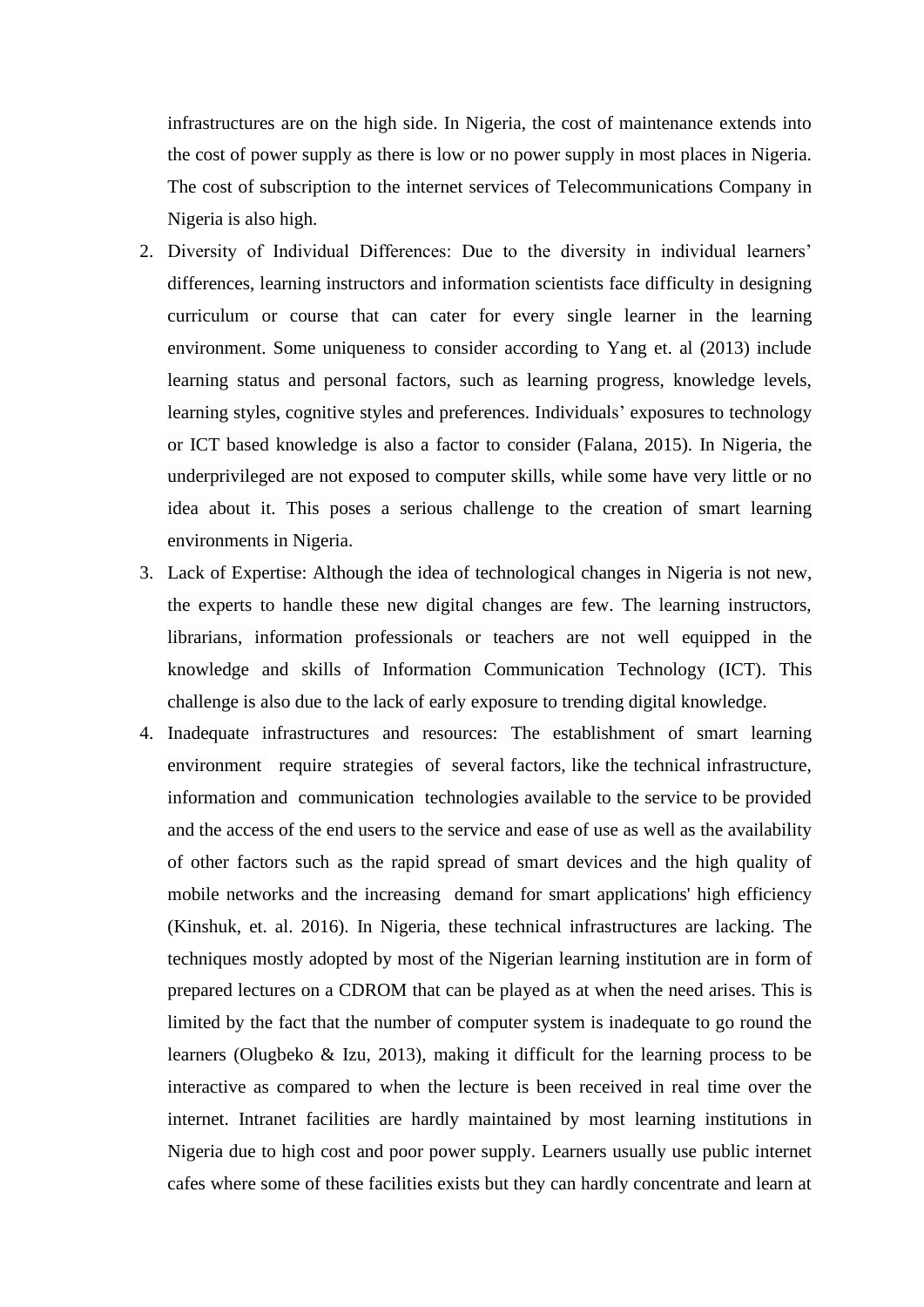their own pace. There is also the problem of low bandwidth in most learning environments with internet services thus, the systems operate at a very slow pace thereby obstructing free and smooth flow of smart learning.

Librarians and other information workers interest is to provide the best possible access for library users to information and ideas in any media or format. They promote the principles of open access, open source, and open licenses (IFLA, 2018). For effective creation of smart learning environments with the learning uniqueness of every information user put into perspective by LIS Professionals, the following strategic roles should be followed:

- 1. First and foremost, Library and Information Professionals need to develop themselves by acquiring necessary digital and technological skills in order to stay relevant in this digital information society. Times are changing and LIS professionals should take it upon themselves to also change and grow with it. It is expected that before they begin to making an impact in the smart learning environment, they must be computer and web literate. In the digital world, it is pertinent for the librarian to have knowledge management skills. A lot of virtual libraries exists and the librarian that would be deemed fit to work there is one with knowledge and competencies in digital library architecture and software, technical and quality standards, HTML coding, general computer skills and computer literacy, database development and management, Web mark-up languages such as SGML and XML, and Web development and design.
- 2. Secondly, diversification of sources of funds needed is very essential. The Library and information Professionals can reach out to Non-Governmental Organisations and other agencies to work with them. This relates to funding. Due to the lackadaisical situation and poor management of things in Nigeria, funding poses as a serious problem to bring about the level of technological operations needed to create the smart learning environment. The LIS professionals should work in partnership with not just the government but other agencies, NGOs, information centres, private individuals, curators, schools, parents, and the society at large. When the vision of the information professionals is shared, the society would respond positively. Government policies should encourage provision of ICT facilities and infrastructures in the rural areas, schools in the rural areas should be equally equipped with ICT facilities in order to promote smart learning. There should be deliberate efforts on the part of the government to make computer and other ICT facilities cheaper and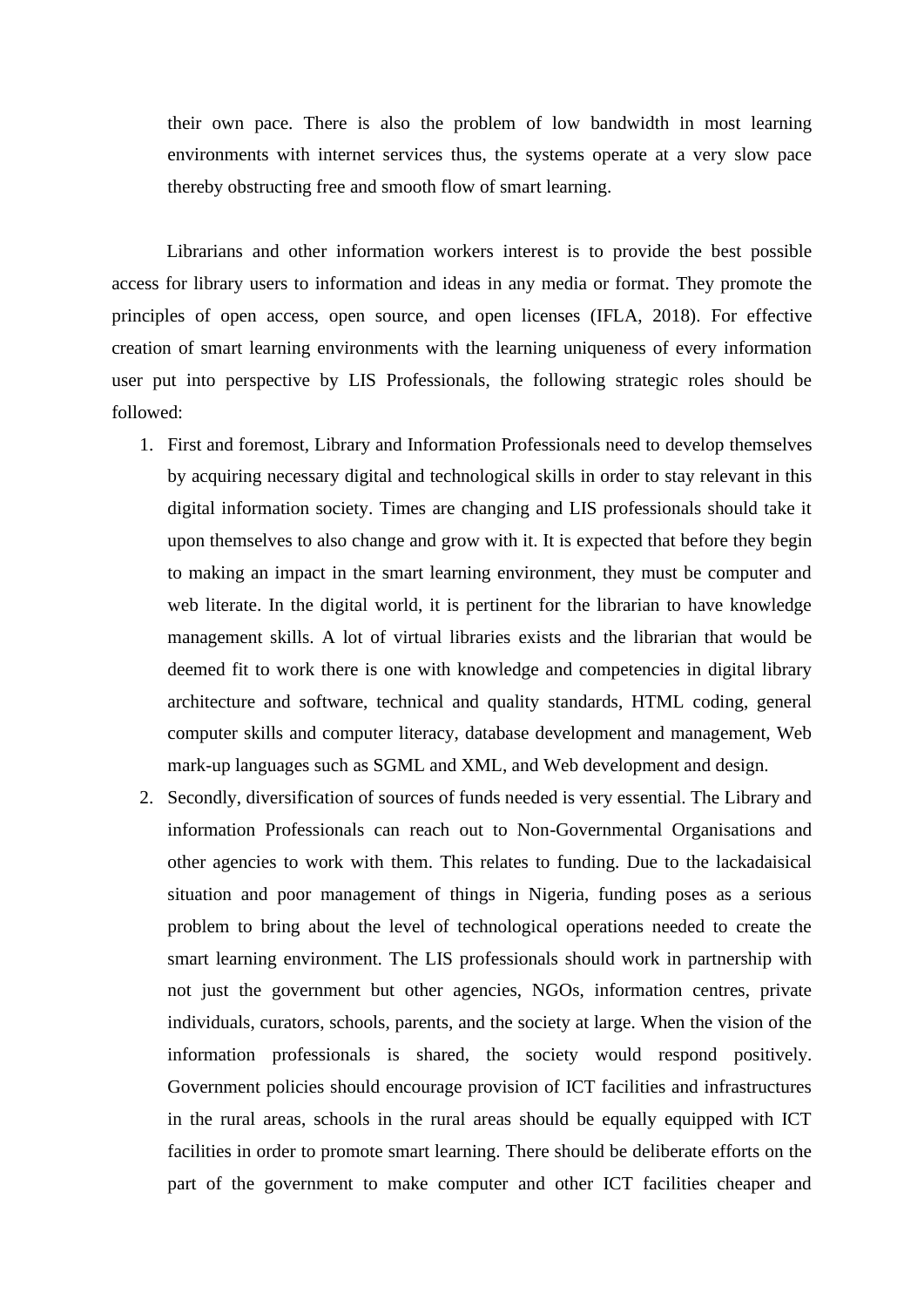affordable to the people. Teachers and learners should be supported to develop their capacity in information technology through scholarship and other sponsorship projects.

- 3. Thirdly, Library and Information Professionals should incorporate advanced data manipulation techniques like making use of big data and learning analytics. This is to enable them put the learning uniqueness of each information seeker into perspective by collecting, combining and analyzing individual learning profiles in order to scientifically generalize and infer each individual learning need in real time in ubiquitous settings that encompass both physical and online activities. Learning analytics help monitor individual learners' progress and behaviour continuously in order to explore factors that may influence learning efficiency and effectiveness.
- 4. Fourthly, Information professionals should make use of the right resources and put into perspective the individuals' real-time location. Smart learning environment should be created help students comprehend and organize knowledge, solve problems and make inferences based on what they have learned. The right tools, resources and instructor or medium of learning should be created for them with different learning tasks or solve different types of problems at the right time and in the right context. To suit the learning experience to the individual, information professionals can adopt an approach known as Learners' learning autonomy. To respond to the diversity of individual needs, they can adopt various features of smart learning environments that support adaptive and personalized learning through innovations in technologies.
- 5. Public re-orientation should also be taken seriously, to this end, the information professionals should be empowered to create special smart libraries to suit specific information needs of learners. The use of web-based systems to provide personalized learning support or guidance to students based on their personal characteristics or learning performance should be encouraged. For instance, specialized adaptive learning system can be used to create learning content to adapt to individual learners' knowledge levels. Research experiments can be carried out to test their efficiencies. Library and Information Professionals can also create courses online and use platforms that allows learners learn at their pace and time.

### **CONCLUSION**

Learning anytime and anywhere is not a new concept. However, in Nigeria, there are few support systems to help achieve this concept. The lack of preparation or support was further exposed when the COVID-19 pandemic it the globe. Nigeria was not exempted from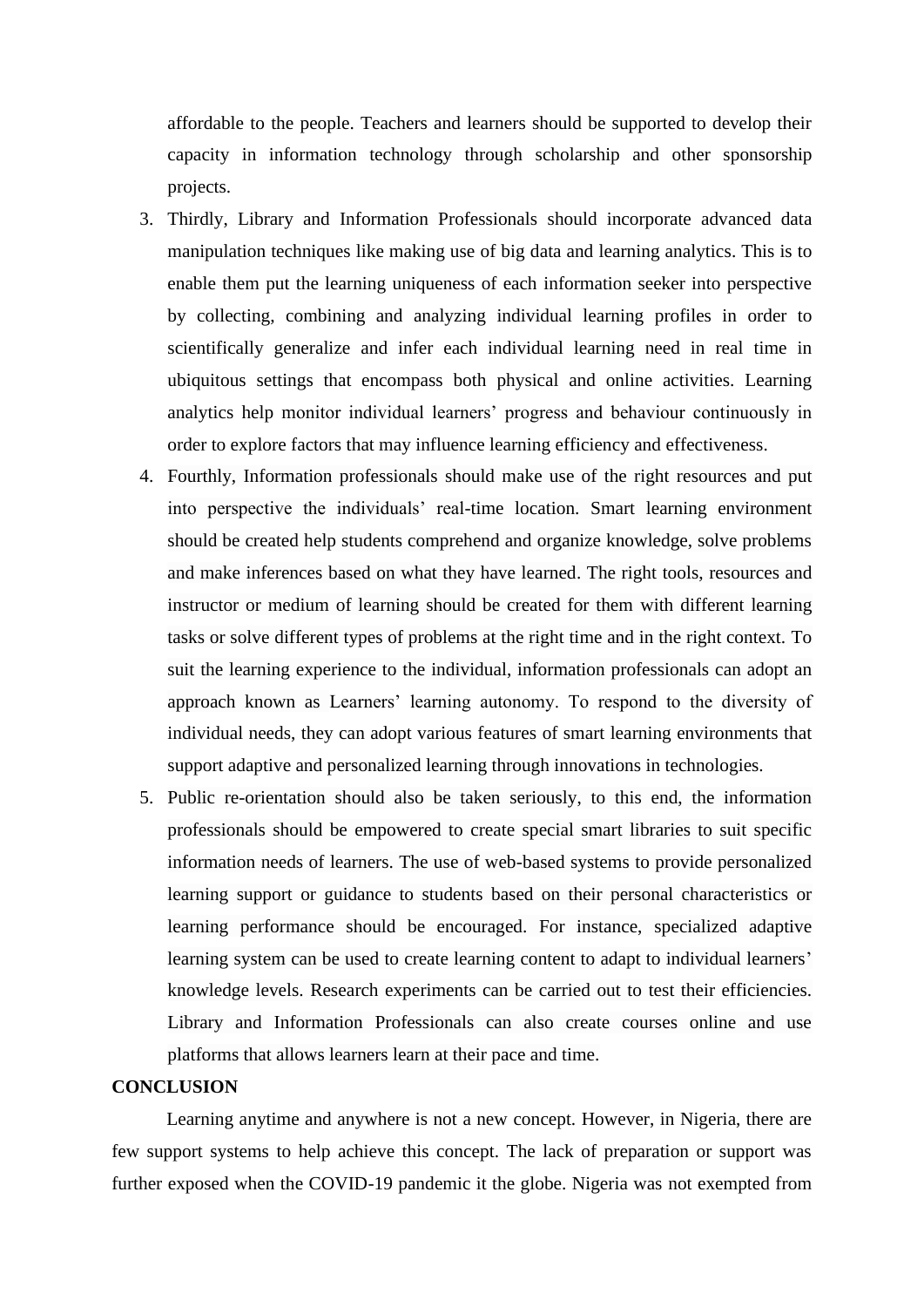the adverse effects but while advanced nation sprung up to take actions to make sure learning was not affected, Nigeria's situation begged to answer a lot of questions relating to the level of preparedness and support systems to put in place.

The pandemic affected the education, information and computer fields of the country and as a result, alternatives had to be provided for learning to continue. This introduced the concept of smart learning. For smart learning to take place, a lot of factors have to be put in place and considered accurately.

From the discussion, using the need for a smart learning environment for analysis, it is clear that the role of information professionals in creating a smart learning environment that is suited to every individual learner's uniqueness that will improve the technological situation in Nigeria is indispensable. This is why library and information professionals add more to their skills and emphasis is always laid on the benefits of digital sills. They would also be relevant in the Nigeria technological field. The librarians and the information scientist have roles away from the traditional means of providing learning and education to provide a learning environment that considers all or most uniqueness of individuals. The role of information professionals in establishing a smart learning environment that suits individual information needs is very crucial. They should be involved more in the technological affairs of Nigeria.

#### **REFERENCES**

- Abdulla M. & Esmaeel A. (2019). Providing Information through Smart Platforms: An Applied Study on Academic Libraries in Saudi Universities. *Journal of Education, Society and Behavioural Science*, *30*(4):1-24. https://doi.org/10.9734/jesbs/2019/v30i430134
- Boulanger D., Seanosky J., Kumar V., Kinshuk, Panneerselvam K., & Somasundaram T. S. (2015). Smart Learning analytics. In G. Chen, V. Kumar, Kinshuk, R. Huang, & S. C. Kong (Eds.), *Emerging Issues in Smart Learning* pp.289–296. Springer Berlin Heidelberg. Retrieved on 23rd September, 2020 from http://link.springer.com/ chapter/10.1007/978-3-662-44188-6\_39
- Cheng, I. L., Chew, S. W., & Chen, N. S. (2015). *Kaleidoscopic Course: The Concept, Design, and Implementation Of The Flipped Classroom.* Berlin: Springer.
- Chew, S. W., Cheng, I. L., & Chen, N. S. (2015). *Yet Another Perspective about Designing and Implementing a MOOC.* Berlin: Springer.
- Edeh, M. O. et. al. (2020). Impact of Coronavirus Pandemic on Education. *Journal of Education and Practice*, 11(13).
- Falana, T. F. (2015). Prospects and Challenges of E-Learning in Nigerian University Education using National Open University Nigeria Akure Study Centre. A Project Report Submitted to The Department of Science and Technical Education (Computer Education Unit) Adekunle Ajasinuniversity Akungba Akoko in Partial Fulfilment of The Award of Bachelor Degree in Science and Technical Education (B.Sc.Ed.)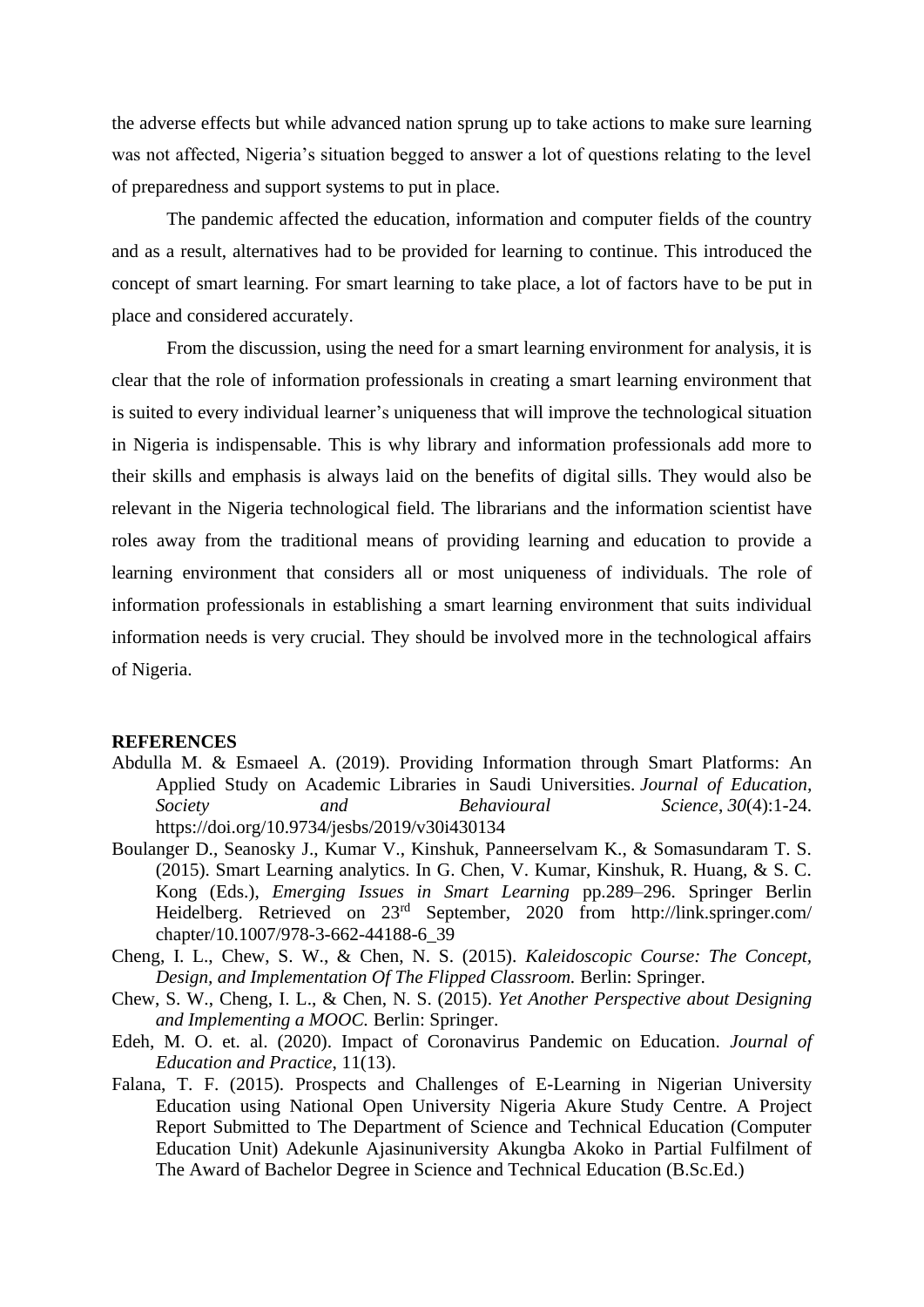- Gros, B. (2016). The design of Smart Educational Environments. *Smart Learning Environment*, 3(15). https://doi.org/10.1186/s40561-016-0039-x
- Hung, I. C., Lin, L. I., Fang, W. C., & Chen, N. S. (2014). Learning with the body: An embodiment-based learning strategy enhances performance of comprehending fundamental optics. *Interacting with Computers*, 26(4), 360–371. doi:10.1093/iwc/iwu011
- Hussien, T. (2020). *Education and Covid-19 in Nigeria: tackling the digital divide.* SOAS Blog. SOAS University of London. https://www.soas.ac.uk/blogs/study/covid-19 nigeria-digital-divide/
- Hwang, G. (2014). Definition, Framework and Research Issues of Smart Learning Environments -A Context-Aware Ubiquitous Learning Perspective. *Smart Learn. Environ.,* 1*(*4). https://doi.org/10.1186/s40561-014-0004-5
- IFLA Code of Ethics for Librarians and Other Information Workers. Available online: https://www.ifla.org/ faife/professional-codes-of-ethics-for-librarians (accessed on 14 June 2018).
- Kinshuk, (2016). *Designing Adaptive and Personalized Learning Environments*. New York, NY: Routledge.
- Kinshuk, Chen, N. S., Cheng, I. L., & Chew, S. W. (2016). Evolution s not enough: Revolutionizing Current Learning Environments to Smart Learning Environments. *International Journal of Artificial Intelligence in Education,* 1-21.
- Kumar, V. S., et al. (2015). Big Data Learning Analytics: A New Perpsective. Ubiquitous Learning Environments and Technologies (pp. 139–158). Heidelberg, Germany: Springer.
- Kumar, V., et al. (2014). Competence Analytics. *Journal of Computers in Education*, 1(4), 251–270
- Kuppusamy, P. (2020) Emerging Technologies to Smart Education. *International Journal of Emerging Trends & Technology in Computer Science.* 68(2);5-16. 10.14445/22312803/IJCTT-V68I2P102
- Li, B. P., Kong, S. C., & Chen, G. (2015). A study on the Development of the Smart Classroom Scale. *In Emerging Issues in Smart Learning* (pp. 45–52). Heidelberg: Springer. Retrieved on 22nd September, 2020 from http://link.springer. com/chapter/10.1007/978-3-662-44188-6\_6
- Nagel, D. (2013), 6 Technology Challenges facing Education. *The Journal –transforming Education through Technology.* Ed Tech Trends.
- Olugbeko, S. O. & Izu, G. O. (2013). The Reality and Challenges of E-Learning Education in Africa: The Nigeria Experience .*International Journal of Humanities and Management Sciences (IJHMS),* 1(3).
- Organisation for Economic Cooperation and Development (OECD) (2020). *The Impact of Covid-19 on Education Insights from Education at a Glance 2020.* OECD, Paris.
- Paquette, G., et al. (2015). Competency-Based Personalization for Massive Online Learning. *Smart Learning Environments*, 2(1), 1–19.
- Schöpfel, J. (2018). *Smart Libraries. Infrastructures*, 3(43); <https://www.mdpi.com/journal/infrastructures>
- Spector, M. J. (2016). Smart Learning Environments: Concepts and Issues. A Conference Paper. *SITE 2016 - Savannah, GA, United States, March 21-26, 2016.*
- United Nations Executive Summary (2020). *Policy Brief: Education during COVID-19 and beyond.*
- Yang C. C., Hung C. M., Hwang G. J., Tseng S. S. (2013). An Evaluation of the Learning Effectiveness of Concept Map-Based Science Book Reading Via Mobile Devices. *Education. Technol. Soc*., 16(3):167–178.